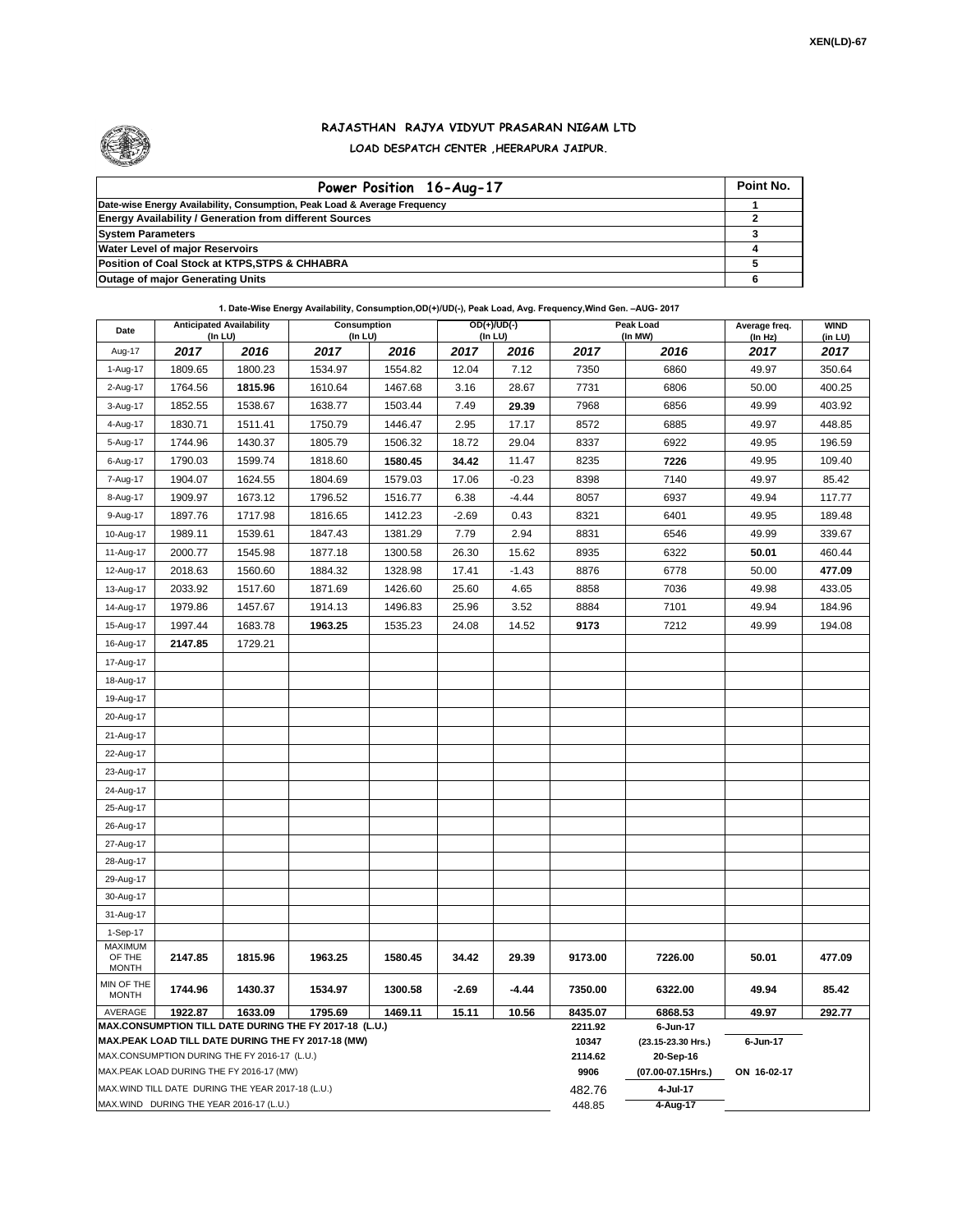## **2.Anticipated Availability/Generation From Different Sources**

|              |                                                                                    | (In LU)                                          |                                  |                              |                                                  |                                  |                              |
|--------------|------------------------------------------------------------------------------------|--------------------------------------------------|----------------------------------|------------------------------|--------------------------------------------------|----------------------------------|------------------------------|
| S.No.        | Sources Available to Rajasthan / Installed<br>Capacity as on 30.09.2016<br>(In MW) | Prior<br>assessment<br>of Avail. For<br>next Day | Prior<br>assessment<br>of Avail. | Actual<br>Energy<br>Received | Prior<br>assessment<br>of Avail. For<br>next Day | Prior<br>assessment<br>of Avail. | Actual<br>Energy<br>Received |
|              |                                                                                    |                                                  | 14-Aug-17                        |                              |                                                  | 15-Aug-17                        |                              |
| $\mathbf{1}$ | KTPS (1240/1240)                                                                   | 42.00                                            | 42.00                            | 42.89                        | 130.00                                           | 42.00                            | 46.57                        |
| $\mathbf{2}$ | STPS (1500/1500)                                                                   | 55.00                                            | 55.00                            | 51.93                        | 55.00                                            | 55.00                            | 46.82                        |
| 3            | DHOLPUR GAS CCPP (330/330)                                                         | 0.00                                             | 0.00                             | 0.00                         | 0.00                                             | 0.00                             | 0.00                         |
| 4            | RAMGARH (273.5/273.5)                                                              | 46.00                                            | 46.00                            | 45.40                        | 46.00                                            | 46.00                            | 44.97                        |
| 5            | RAPP-A(200/200)                                                                    | 36.00                                            | 34.00                            | 39.99                        | 36.00                                            | 36.00                            | 41.31                        |
| 6            | MAHI (140/140)                                                                     | 0.00                                             | 0.00                             | 0.00                         | 0.00                                             | 0.00                             | 0.00                         |
| 7            | CHAMBAL (RPS+JS) (135.5/271)                                                       | 0.00                                             | 0.00                             | 1.14                         | 0.00                                             | 0.00                             | 0.44                         |
| 8            | <b>GIRAL LIGNITE (250/250)</b>                                                     | 0.00                                             | 0.00                             | 0.00                         | 0.00                                             | 0.00                             | 0.00                         |
| 9            | CHHABRA TPS 1000/1000)                                                             | 164.00                                           | 164.00                           | 158.34                       | 109.00                                           | 164.00                           | 119.42                       |
| 10           | ADANI (TPS) + KALISINDH (TPS)                                                      | 401.00                                           | 284.00                           | 313.68                       | 559.00                                           | 401.00                           | 424.97                       |
|              | (1200+1200/1320+1200)                                                              |                                                  |                                  |                              |                                                  |                                  |                              |
| 11           | WIND FARM (3980.40/4119.15)                                                        | 221.50                                           | 347.00                           | 184.96                       | 224.00                                           | 221.50                           | 194.08                       |
| 12           | SOLAR POWER(737.70/1295.70)                                                        | 0.00                                             | 0.00                             | 0.00                         | 0.00                                             | 0.00                             | 0.00                         |
| 13           | CAPTIVE POWER PLANTS                                                               | 0.00                                             | 0.00                             | 0.00                         | 0.00                                             | 0.00                             | 0.00                         |
| 14           | REGIONAL (INTRA STATE) O.A. (VLTPS)                                                | 0.00                                             | 0.00                             | 0.00                         | 0.00                                             | 0.00                             | 0.00                         |
| 15           | OPEN ACCESS                                                                        | $-41.17$                                         | $-64.72$                         | $-64.82$                     | $-48.90$                                         | $-41.17$                         | $-41.17$                     |
| 16<br>17     | BIOMASS - (101.95/119.25)                                                          | 5.00<br>26.00                                    | 5.00<br>26.00                    | 5.12<br>25.16                | 3.00                                             | 5.00<br>26.00                    | 3.26<br>25.48                |
| 18           | BARSINGHSAR LTPS(250/250)<br>RAJWEST (1080/1080)                                   | 201.00                                           | 201.00                           | 197.69                       | 26.00<br>201.00                                  | 201.00                           | 171.06                       |
|              | <b>TOTAL (A): 1-18</b>                                                             | 1156.33                                          | 1139.28                          | 1001.47                      | 1340.10                                          | 1156.33                          | 1077.21                      |
| 19           | <b>BBMB COMPLEX</b>                                                                |                                                  |                                  |                              |                                                  |                                  |                              |
|              | a) BHAKRA(230.79/1516.3)                                                           | 37.39                                            | 36.81                            | 36.86                        | 37.58                                            | 37.39                            | 37.60                        |
|              | b) DEHAR (198/990)                                                                 | 28.18                                            | 28.36                            | 28.50                        | 28.34                                            | 28.18                            | 28.61                        |
|              | c) PONG (231.66/396)                                                               | 45.46                                            | 45.46                            | 45.46                        | 45.46                                            | 45.46                            | 45.46                        |
|              | TOTAL: a TO c                                                                      | 111.02                                           | 110.62                           | 110.81                       | 111.37                                           | 111.02                           | 111.67                       |
| 20           | <b>CENTRAL STATIONS</b>                                                            |                                                  |                                  |                              |                                                  |                                  |                              |
|              | d) SINGRAULI<br>(300/2000)                                                         | 84.92                                            | 90.62                            | 90.82                        | 86.10                                            | 84.92                            | 88.50                        |
|              | e) RIHAND<br>(310.24/3000)                                                         | 100.14                                           | 105.45                           | 104.16                       | 100.14                                           | 100.14                           | 102.52                       |
|              | f) UNCHAHAR-I(20/420)                                                              | 1.81                                             | 1.60                             | 4.86                         | 0.00                                             | 1.81                             | 4.78                         |
|              | g) UNCHAHAR-II& III(61/630)                                                        | 6.57                                             | 6.42                             | 18.17                        | 0.29                                             | 6.57                             | 13.63                        |
|              | h) INDIRA GANDHI STPS(JHAJHAR) 0.00/1500)                                          | 0.00                                             | 0.00                             | 0.00                         | 0.00                                             | 0.00                             | 0.00                         |
|              | i) NCTPS DADRI St-II (43.22/980) + DADRI-TH                                        | 4.33                                             | 3.84                             | 15.88                        | 0.12                                             | 4.33                             | 9.78                         |
|              | j) DADRI GAS (77/830)                                                              | 1.59                                             | 1.20                             | 3.23                         | 0.63                                             | 1.59                             | 2.55                         |
|              | k) ANTA<br>(83.07/419)                                                             | 0.00                                             | 0.00                             | 0.00                         | 0.00                                             | 0.00                             | 0.00                         |
|              | I) AURAIYA<br>(61.03/663)                                                          | 0.00                                             | 0.00                             | 0.00                         | 0.00                                             | 0.00                             | 0.00                         |
|              | m) NAPP<br>(44/440)                                                                | 9.12                                             | 9.12                             | 9.12                         | 9.10                                             | 9.12                             | 9.12                         |
|              | n) RAPP-B<br>(125/440)                                                             | 31.35                                            | 31.35                            | 31.35                        | 31.35                                            | 31.35                            | 31.35                        |
|              | o) RAPP-C<br>(88/440)                                                              | 19.62                                            | 19.62                            | 19.62                        | 19.62                                            | 19.62                            | 19.62                        |
|              | p) SALAL<br>(20.36/690)                                                            | 4.76                                             | 4.76                             | 4.68                         | 4.76                                             | 4.76                             | 4.76                         |
|              | q) URI<br>(70.37/720)                                                              | 14.86                                            | 16.21                            | 13.80                        | 14.24                                            | 14.86                            | 13.58                        |
|              | r) TANAKPUR<br>(10.86/94)                                                          | 2.51                                             | 2.51                             | 2.45                         | 2.51                                             | 2.51                             | 2.47                         |
|              | s) CHAMERA - (105.84/540)                                                          | 25.15                                            | 25.15                            | 25.15                        | 25.15                                            | 25.15                            | 25.15                        |
|              | t) CHAMERA-II (29.01/300)                                                          | 6.96                                             | 6.96                             | 6.87                         | 6.96                                             | 6.96                             | 6.96                         |
|              | u) CHAMERA-III (25.21/231)                                                         | 5.97                                             | 5.97                             | 5.81                         | 6.02                                             | 5.97                             | 5.91                         |
|              | v) DHAULIGANGA (27/280)                                                            | 6.50                                             | 6.42                             | 4.76                         | 6.50                                             | 6.50<br>10.05                    | 6.50<br>10.05                |
|              | w) DULHASTI (42.42/390)                                                            | 10.05                                            | 10.02                            | 10.02                        | 10.09                                            |                                  |                              |
|              | x) SEWA (13/120)                                                                   | 2.62                                             | 2.62<br>34.83                    | 2.62                         | 2.62                                             | 2.62                             | 2.62                         |
|              | y) NJPC (112.00/1500)+RAMPUR(31.808/412.02)                                        | 34.83                                            |                                  | 34.83                        | 34.83                                            | 34.83                            | 34.22                        |
|              | z) TEHRI (75/1000)<br>aa) KOTESHWR (33.44/400) + PARBATI3 (56.73/520)              | 18.36<br>22.44                                   | 18.36<br>20.40                   | 18.36<br>32.88               | 18.36<br>21.51                                   | 18.36<br>22.44                   | 18.36<br>34.08               |
|              |                                                                                    |                                                  |                                  |                              |                                                  |                                  |                              |
|              | ab) TALA                                                                           | 3.64                                             | 3.64                             | 3.64                         | 3.63                                             | 3.64                             | 3.64                         |
|              | ac) MUNDRA UMPP (380/4000)                                                         | 90.72                                            | 90.72                            | 90.72                        | 76.31                                            | 90.72                            | 81.61                        |
|              | ad) SASAN (372/3960)                                                               | 57.60                                            | 57.60                            | 57.60                        | 57.60                                            | 57.60                            | 50.76                        |
|              | ae) FRKKA+KHLGN+TLCHR (70.18/3940)                                                 | 2.91                                             | 3.34                             | 25.36                        | 19.18                                            | 2.91                             | 18.33                        |
|              | af) URS POWER (DADRI TH-I)                                                         | 0.00                                             | 0.00                             | 0.00                         | 0.00                                             | 0.00                             | 0.00                         |
|              | TOTAL SCHEDULE(a TO af)                                                            | 680.35                                           | 689.35                           | 747.59                       | 668.98                                           | 680.35                           | 712.53                       |
|              | LOSSES                                                                             | $-11.91$                                         | $-12.14$                         | $-24.37$                     | $-11.13$                                         | $-11.91$                         | $-23.24$                     |
|              | NET SCHEDULED                                                                      | 668.44                                           | 677.21                           | 723.21                       | 657.86                                           | 668.44                           | 689.28                       |
| 21           | BILATERAL (REG.) EXCL. BANKING                                                     | 26.38                                            | 26.38                            | 26.38                        | 26.38                                            | 26.38                            | 26.38                        |
| 22           | <b>BANKING</b>                                                                     | $-3.68$                                          | $-12.15$                         | $-12.15$                     | $-12.15$                                         | $-3.68$                          | $-3.68$                      |
| 23           | BILATERAL(INTER-REG.). EXCLUDING (ISOA &<br><b>BANKING)</b>                        | 109.15                                           | 84.02                            | 86.52                        | 86.52                                            | 107.08                           | 109.15                       |
| 24           | <b>INTER STATE OPEN ACCESS</b>                                                     | 41.17                                            | 64.72                            | 64.82                        | 48.90                                            | 41.17                            | 41.17                        |
|              | (BILATERAL+IEX)<br><b>INDIAN ENERGY EXCHANGE</b>                                   | $-0.36$                                          | $-2.10$                          | $-2.10$                      | 0.25                                             | $-0.36$                          | $-0.36$                      |
| 25           | <b>TOTAL(B): (19 TO 25)</b>                                                        | 841.11                                           | 840.58                           | 886.69                       | 807.75                                           | 841.11                           | 861.96                       |
|              | TOTAL GENERATION (A +B) : 1 TO 25                                                  |                                                  |                                  | 1888.16                      |                                                  |                                  | 1939.17                      |
|              | OVER DRAWAL (+)/UNDER DRAWAL (-)                                                   |                                                  |                                  | 25.96                        |                                                  |                                  | 24.08                        |
|              | <b>GRAND TOTAL</b>                                                                 | 1997.44                                          | 1979.86                          | 1914.13                      | 2147.85                                          | 1997.44                          | 1963.25                      |
|              | LAST YEAR                                                                          | 1683.78                                          | 1457.67                          | 1496.83                      | 1729.21                                          | 1683.78                          | 1535.23                      |